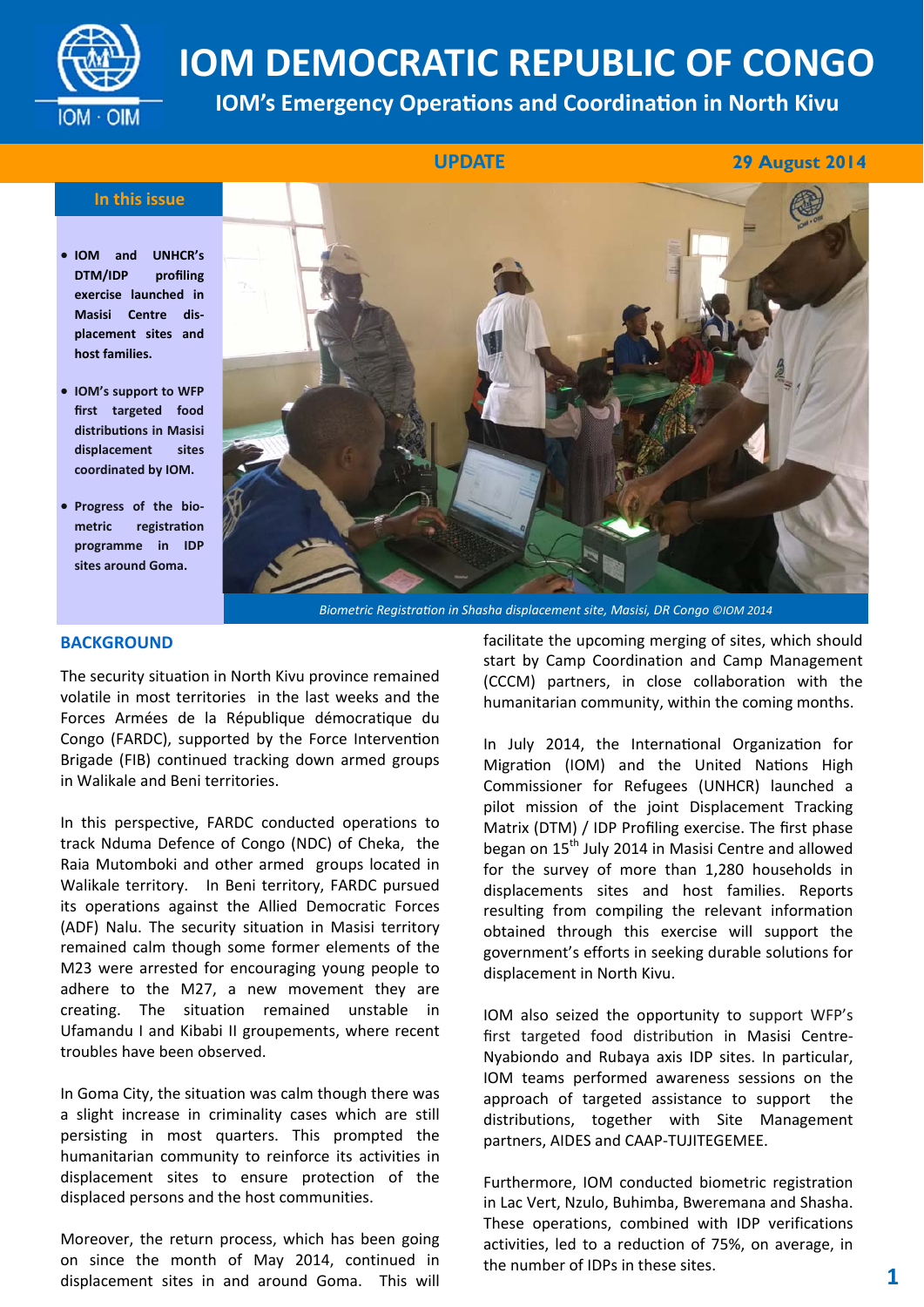# **launched in Masisi displacement sites and host families**

In the North Kivu Province, actors involved in CCCM face challenges related to the lack of an analytic and complete document providing relevant information on IDPs, including particularities on the trends of their dis‐ placements, their current profile, data on their multi sectorial need and their intentions of return or local integration.

IOM and UNHCR, as CCCM lead agencies in the North Kivu Province, benefit from a significant experience, acquired in different contexts, should it be natural dis‐ asters or conflicts situations. In particular, IOM has im‐ plemented the DTM in various countries such as Haiti, Pakistan, the Philippines and more recently in Central African Republic.



*IOM and UNHCR's teams performing the DTM/IDP profiling exercise in Masisi Centre, DemocraƟc Republic of Congo ©IOM 2014* 

In North Kivu, the number of displacement sites, weak data on IDPs in hosts families and willingness of the Provincial Government to seek solutions for the dis‐ placed populations have encouraged both agencies to consolidate efforts and expertise.

In close collaboration with the humanitarian communi‐ ty, the experimental phase of the exercise was launched in Masisi Centre IDP sites on  $8<sup>th</sup>$  July 2014 and was closed on  $21<sup>st</sup>$  July 2014. This phase allowed both agencies to perform a DTM/IDP profiling exercise in 1,056 households in Masisi Centre IDP sites and 226 households in host families. The second phase will con‐ cern the Masisi‐Bukombo axis and will be implemented within the coming weeks. The complete and analytic report, options on sustainable solutions, and humani‐ tarian community intervention trends resulting from the current project will be provided and periodically shared with stakeholders for an optimized intervention oriented towards durable solutions and encouraging development initiatives in North Kivu.

## **IOM and UNHCR's pilot DTM/IDP profiling exercise IOM's support to the World Food Program (WPF)'s first targeted food distribuƟons in Masisi displacement sites coordinated by IOM**

Advocacy for an equitable food security for the most vulnerable IDPs living in sites is part of IOM's activities. In this perspective and since 2013, IOM advocated with WFP in favor of IDPs living in IOM coordinated spontaneous displacement sites of the interior of the Province to be considered for the next targeted food distribu‐ tions. Indeed, IDPs living in those sites had rarely been benefiting from food assistance.

In this view, IOM has supported WFP's efforts to con‐ duct a vulnerability survey on food security in all dis‐ placement sites where IDPs had not been assisted on a regular basis, which was specifically the case for the sites coordinated by IOM (spontaneous). WFP analyzed the results of the surveys and the decision was made to start assisting the most vulnerable, for a period of three months.

IOM teams as well as site management partners AIDES and CAAP took part in the awareness sessions organized in all sites to ensure safe and smooth first distri‐ butions.



*Targeted food distribuƟon in Katale IDP site, DR Congo ©IOM 2014* 

Food targeted distribution in masis i centre IDPsite, coordinated by IOM 14000 12000 10000 8000 6000 4000 2000 O Kihah Kihahi Kihah Katale Bonde kishusha Buporo Police IDPs in the sites 4555 760 11574 42.99 3150 556 IDPs targeted and served 341 1283 3426 1097

Only households with strong food insecurity were eligi‐ ble for the assistance whereas an ongoing advocacy for alternative solutions for the remaining households is being carried out.

The results of distributions in sites are shown in the following table: